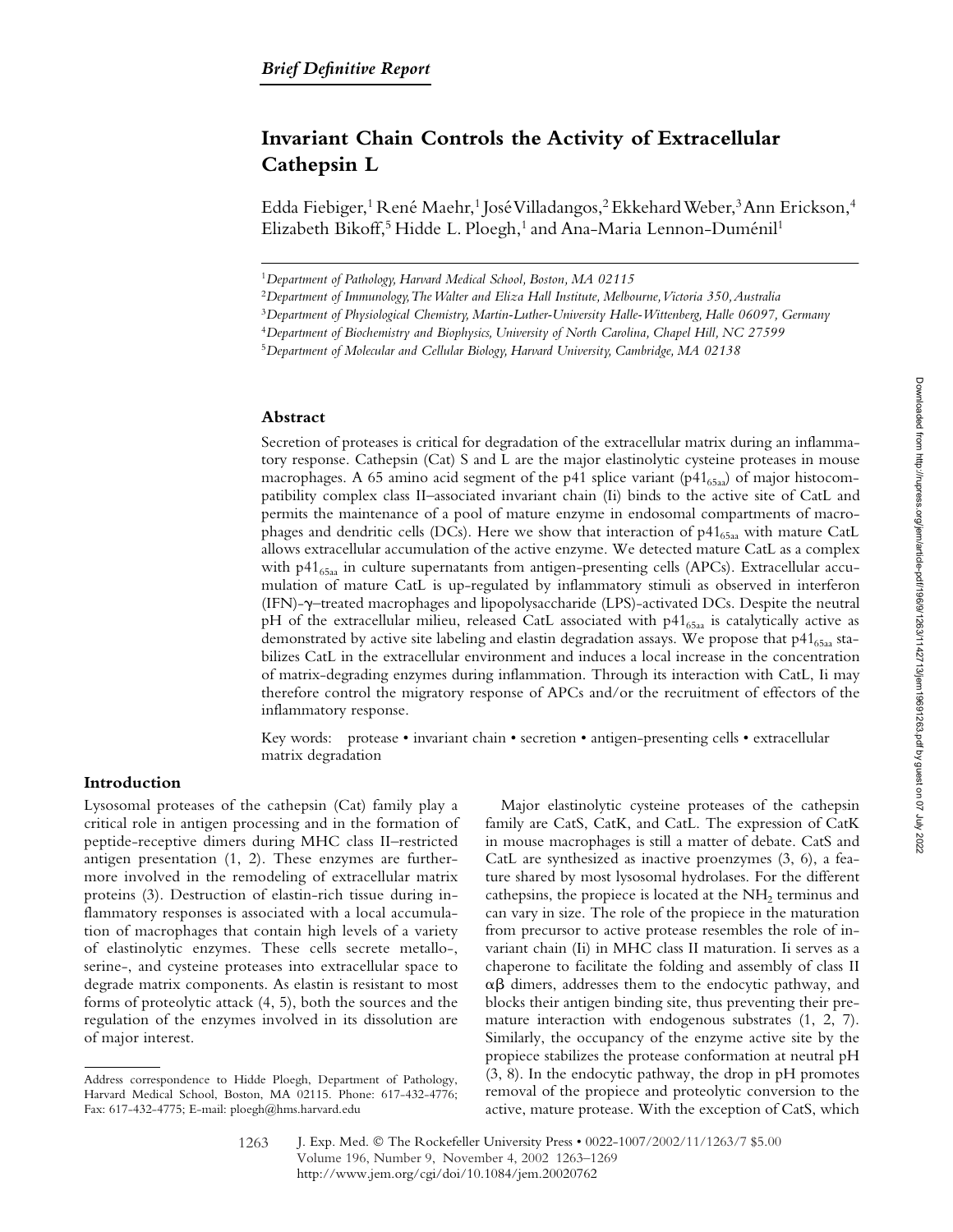is so far thought to be unique in its ability to survive and maintain enzymatic activity at neutral pH (9, 10), most endosomal hydrolases are unstable under such conditions (3). While many cell types secrete cathepsins only as proforms, activated macrophages have been reported to secrete mature enzymes (11). How mature forms of proteases survive in the extracellular space is an important point that remains to be resolved.

The CatL proregion consists of 96 amino acids (12). The mature active forms of CatL are the single-chain (30 kD) and the two-chain forms, composed of a 24/25 kD heavychain linked to a 5 kD light-chain by disulfide bonds (3, 6). The CatL two-chain forms are prevalent in cells from the monocytic lineage. The protein and activity levels of this mature form of CatL are controlled by MHC class II–associated Ii in APCs (13).

In mice, Ii is synthesized as two major isoforms, p31 and p41, which are distinguished by alternative splicing of Ii transcripts (14, 15). Mice that express either p31 or p41 have been extensively characterized (13, 16, 17). The p41 isoform contains an extra 65 amino acid segment ( $p41_{65a}$ ) that resembles a cysteine-rich thyroglobulin type-1 domain. Both Ii isoforms function as chaperones for class II folding and intracellular trafficking (16, 17). P31 and p41 are expressed in different ratios in the various types of APCs. Whereas p41 represents only 10% of the total pool of Ii in splenocytes, its expression level is considerably higher in macrophages, dendritic cells (DCs) and Langerhans cells (18, 19). P $41_{65a}$  was found noncovalently bound to the mature form of CatL purified from human kidney (20). The x-ray crystallography analysis of the CatL/p41 $_{65a}$ complex revealed that the fragment occupies the active site of the enzyme in the manner of a competitive inhibitor (21). We found that the levels of mature CatL are considerably decreased in cells that lack p41. Therefore we proposed that p41 stabilizes the conformation of mature CatL by binding to its active site, thus serving as a chaperone to help maintain a pool of mature enzyme in endocytic compartments of APCs (13).

Interaction of active, endocytic proteases with competitive inhibitors has been proposed as a mechanism to allow their survival in extracellular space. Such a scenario was invoked for CatK for which a stable, secretory complex with Cystatin C (CysC) was described (22). Unlike free mature CatL, the enzyme complexed to p41 can survive in a neutral pH environment (20). We therefore investigated the possibility that  $p41_{65aa}$  promotes extracellular accumulation of active mature CatL released from APCs.

## **Materials and Methods**

*Mice.* C57BL/6 and  $\mathrm{Ii}^{-/-}$  mice were purchased from the The Jackson Laboratory. CatL<sup> $-/-$ </sup>, p31, and p41 mice have been described (10, 13, 16, 17, 23).

*Preparation of Bone Marrow–derived APCs.* Bone marrow from 2–4 mo mice were cultured in RPMI 1640/10% FCS/10 ng/ml rmGM-CSF (PeproTech). Macrophages were harvested at day 5 (13) and activated with 100 U/ml rmIFN- $\gamma$  for 2 d. To isolate

pure DCs, magnetic cell sorting with anti-CD11c beads was performed (MACS; Miltenyi Biotec). To control proper separation, anti-CD11c or anti-I-A<sup>b</sup> (BD Biosciences) FACScan™ analysis (Becton Dickinson) was performed. DCs were activated with LPS (1  $\mu$ g/ml) overnight.

*Preparation of Cell Culture Supernatants.* Macrophages and DCs were incubated overnight in FCS-free RPMI/GM-CSF. Supernatants were harvested, centrifuged (5 min, 200 *g*) and analyzed. The pH was monitored throughout the experiments and was close to pH7, unless modified with citric acid.

*Gel Filtration.* Experiments were performed to preserve CatL/p41 interaction (20). Ammonium sulfate precipitation was performed from supernatant of  $\sim$ 10<sup>7</sup> cells. Precipitate was resuspended in 200  $\mu$ 1 50 mM sodium acetate, pH 5.0/1 mM EDTA. Sample were fractionated on a Superdex 75 column HR 10/30 (Amersham Biosciences). Immunoblots with anti-CatL and anti $p41$  sera were performed on each fraction (60  $\mu$ l).

*Antibodies and Immunoblotting.* Experiments were performed as described (13). Reagents were from A. Erickson (anti-CatL) and E. Weber (anti-CatD and S). The JV7 serum is directed against a peptide in the  $p41_{65aa}$  fragment (13).

*Active Site Labeling.* DCG-04 was synthesized as described (24, 25). PH was adjusted with citric acid (pH 3.0) to a range from 4.5–6.5. 50  $\mu$ l supernatant was incubated with DCG-04 (final concentration 10  $\mu$ M) for 1 h at 37°C. Reactivity of DCG-04 with active cysteine proteases was detected as described (13).

*Elastin Degradation Assays.* Elastinolytic activity in supernatants was analyzed with Elastin-Remazol microspheres (Elastin Products Co.) according to the manufacturers' protocol. 50  $\mu$ l of an Elastin-Remazol suspension (10 mg/ml in PBS/EDTA) was reacted with 100  $\mu$ l of fivefold concentrated supernatants for 8 h at  $37^{\circ}$ C. After centrifugation, 100  $\mu$ l was reacted with 50  $\mu$ l of 0.2 M Tris, pH 8.8. Optical density (OD) was measured at 590 nm. Incubation of the Elastin-Remazol suspension with medium alone was used to define the background. All experiments were performed in the presence of EDTA and PMSF (100  $\mu$ M). In selected experiments, DCG-04 (10  $\mu$ M) was added.

#### **Results**

*P41-Ii Promotes Accumulation of Extracellular Mature CatL in Macrophage Supernatants.* The p41 isoform of Ii maintains a pool of mature enzyme in endocytic compartments of bone marrow-derived macrophages by means of a direct interaction (13, 20; Fig. 1 A). What functional role does this interaction between CatL and p41 play in APCs? One possibility is that CatL bound to p41 is packaged into vesicles of endosomal origin and released into extracellular space since, unlike free mature CatL, this complex can survive at neutral pH. We analyzed supernatants from IFN- $\gamma$ treated macrophages of WT, CatL  $(CatL^{-/-})$ , and Ii knockout  $(Ii^{-/-})$  mice for the presence of CatL. Supernatants from cells that contain only the p31 or only the p41 splice variant of Ii were investigated (referred to as p31 and p41). Expression of proCatL is independent of p41, and anti-CatL immunoblotting experiments indeed showed presence of equal amounts of CatL zymogen in supernatants from all strains (Fig. 1 B). In contrast, the secreted 24 kD mature form of CatL was detected only in supernatants from WT and p41 macrophages, but not in  $\mathrm{I}i^{-/-}$  or p31derived samples (Fig. 1 B). As all supernatants contain large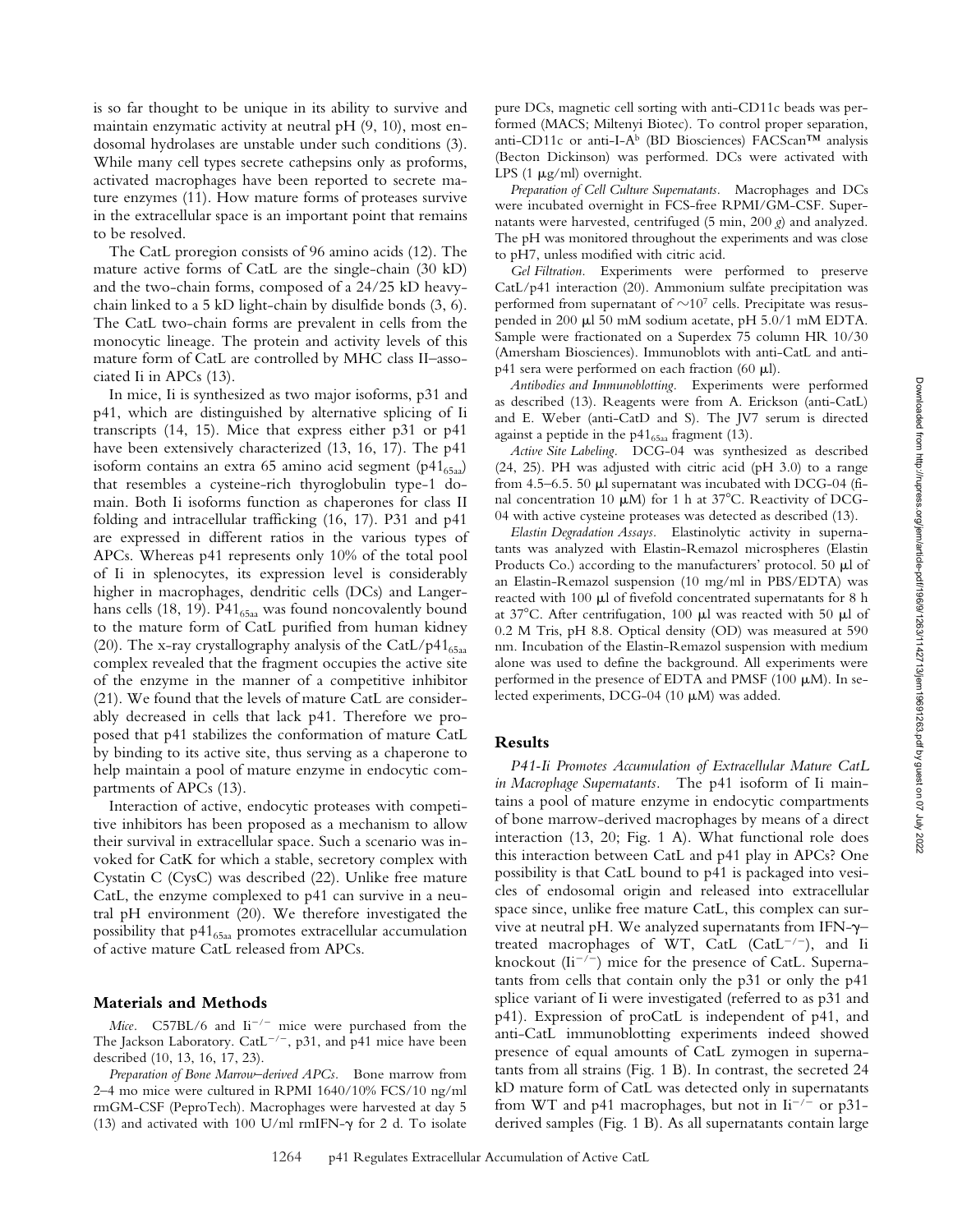

amounts of proCatL, extracellular activation of proforms can be ruled out as a mechanism for the generation of mature CatL. We performed an anti-CatS blot on the same supernatants and detected equal amounts of pro- and mature CatS in all samples (Fig. 1 B). Thus, accumulation of mature extracellular CatL is selectively regulated by the presence of p41. A comparison of supernatants prepared from untreated and stimulated macrophages shows the same pattern of accumulation, with considerably lower levels of mature CatL but larger amounts of proCatL in supernatants from untreated cells (Fig. 1 C).

The possibility that mature CatL in supernatants from wt or p41 mice is simply derived from cell leakage is ruled out by the comparative analysis for intracellular protease content. We detect intracellular proforms of CatL and the mature-25 kD CatL in all macrophages but the CatL<sup>-/-</sup> (Fig. 1 A). As expected, the expression of the 24 kD form of CatL was restricted to cells that express p41 (13). If cell leakage had occurred, it should have resulted in the detection of mature-25 kD CatL in supernatants from  $li^{-/-}$  and p31 mice, as sufficient amounts are present inside the cells. We therefore conclude that p41 is required for detection of extracellular mature CatL.

*Extracellular Accumulation of Mature CatL Is Up-regulated during Activation of DCs.* Do these observations extend to bone marrow–derived DCs? We show that DCs also require the presence of intracellular p41 for expression of mature-24 kD CatL (13; Fig. 2 A). In line with this result, we find that extracellular accumulation of mature CatL is impaired in DCs that lack p41 (Fig. 2 B). In addition, significantly larger amounts of mature-24 kD CatL are detected in supernatants collected from LPS-activated DCs (Fig. 2 B).

Analysis of intracellular protease content of DCs shows that the pool of intracellular CatL is slightly downregulated

by LPS (Fig. 2 A) and that more of the mature enzyme is found in the supernatant (Fig. 2 B). This suggests that the mechanism of release of mature CatL is specifically up-regulated during DC activation, consistent with a role for CatL secretion in the course of inflammation.

*Mature CatL Accumulates in the Extracellular Space in Association with p4165aa.* To demonstrate that extracellular mature CatL is indeed associated with the p41 isoform of Ii, we analyzed supernatants from wt,  $CatL^{-/-}$ ,  $Li^{-/-}$ , p31,



Figure 2. Expression and release of CatL from resting and activated DCs. (A) Levels of intracellular CatL are slightly downregulated by DC activation. (B) Significantly larger amounts of mature CatL accumulate in supernatants from activated DCs. Reprobing of the membrane shows modest upregulation of proCatD secretion during activation.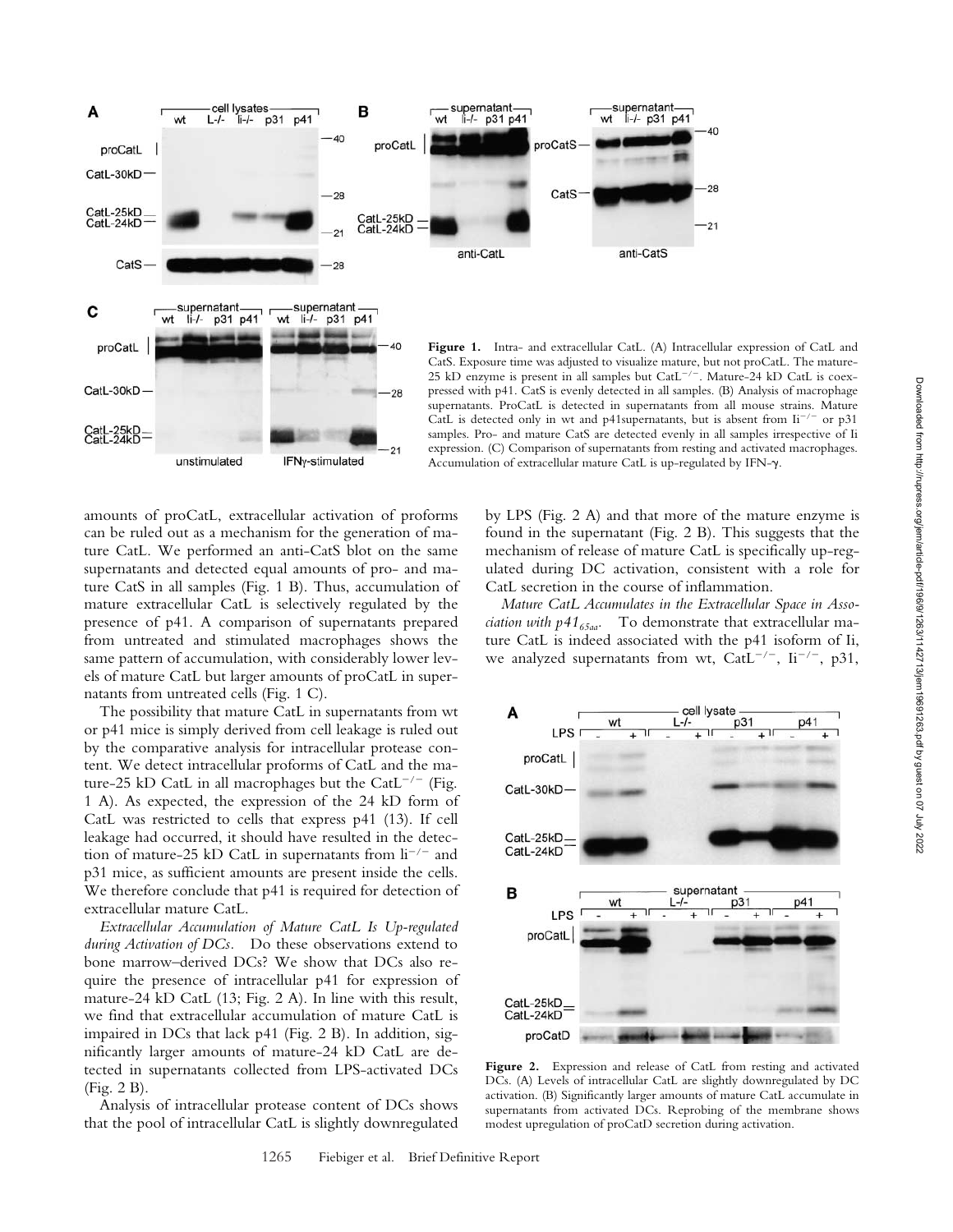

Figure 3. Extracellular mature CatL is detected as a complex with p41<sub>65aa</sub>. (A) Mature CatL is detected only in supernatants that contain p41<sub>65aa</sub> and vice versa. (B) Gel filtration of the CatL/p41<sub>65aa</sub> complex. Mature CatL coelutes with p41<sub>65aa</sub>. A double exposure of a blot that was probed consecutively with anti-CatL and anti-p41<sub>65aa</sub> sera is shown. An unknown band of  $\sim$ 16 kD reactive with anti-CatL serum was detected (\*, 17–21).

and p41 macrophages for the presence of p41. An antip41<sub>65aa</sub> serum-reactive protein fragment of  $\sim$ 10 kD, corresponding to the size of the previously described  $p41_{65aa}$ , is detected only in supernatants that contain mature CatL (Fig. 3 A). No full-length p41 is found extracellularly (data not depicted). Reprobing of the membrane with an anti-CatD serum shows the presence of equal amounts of pro-CatD in all samples (Fig. 3 A, top). The fact that  $p41_{65a}$  is detected only in 24 kD CatL-containing supernatants and vice versa strongly suggests that these two proteins were secreted together.

To assess the presence of stable CatL/p41 $_{65aa}$  complexes, supernatants from p41 cells were subjected to gel filtration. Subsequently, fractions were analyzed for the presence of CatL and p41. We observe perfect coelution of mature-24 kD CatL and  $p41_{65aa}$  from the column, according to its Stokes' radius (Fig. 3 B, fractions 13–17). A protein fragment whose size ( $\sim$ 16 kD) exceeds that of p41 $_{65$ aa elutes later than the CatL complex (Fig. 3 B, asterisk), showing that  $p41_{65aa}$  must be associated with CatL to elute at this position. These results show that mature CatL detected in supernatants from APC cultures is associated with  $p41_{65aa}$ . Virtually the same results are obtained when gel filtration is performed with supernatants from WT cells (unpublished data).

*Mature CatL is Accumulated in its Active Form.* Detection of secreted, mature CatL requires expression of p41 (Fig. 1, B and C, and Figs. 2 B and 3, A and B). Unlike the free mature enzyme, CatL complexed to p41 can survive at neutral pH (20). Thus, the instability of extracellular mature CatL might be overcome by its interaction with  $p41_{65aa}$ . One would therefore predict that CatL bound to  $p41_{65aa}$  maintains its enzymatic activity at neutral pH. To test this hypothesis, we conducted active site labeling experiments using DCG-04, a peptide epoxide derivative that recognizes cysteine proteases (24, 25), and covalently and irreversibly modifies their active site. The pH of the supernatants was modified with citric acid (pH 3.0) to a range from pH 6.5 to pH 4.5 before labeling (Fig. 4 A). Only supernatants from p41 mice show considerable amounts of active CatL at neutral pH (pH 7.5, Fig. 4 A). No such activity is detected in supernatants from p31 mice

(Fig. 4 A). We detected active CatB and active CatS in all samples, according to their expected pH activity ranges and with their estimated MW (Fig. 4 A). As expected, CatL was more active at low pH in contrast to CatS, whose activity decreased under acidic conditions (Fig. 4 A). We conclude that  $p41_{65aa}$  allows survival and activity of CatL at neutral pH, a condition so far considered as suboptimal for this enzyme.

*Active CatL Is the Major Elastin-degrading Enzyme at Neutral pH.* We analyzed the ability of secreted active CatL to degrade elastin as a physiologically relevant substrate. Elastin microparticles coupled to remazol were incubated with



**Figure 4.** Extracellular mature CatL is active at neutral pH. (A) Active site labeling of macrophage supernatants with DCG-04 at different pH. Supernatants from p41 but not p31 mice contain active CatL. Active CatB and CatS were detected in all samples. (B) Mature active CatL is elastinolytic. Elastin-Remazol was incubated with macrophage supernatants at neutral pH. Enhanced elastinolytic activity is detected in supernatants from wt and p41 macrophages only. DCG-04 blocks elastinolytic activity. Experiments  $(n = 4)$  were performed in duplicates and are given as mean  $\pm$  SEM.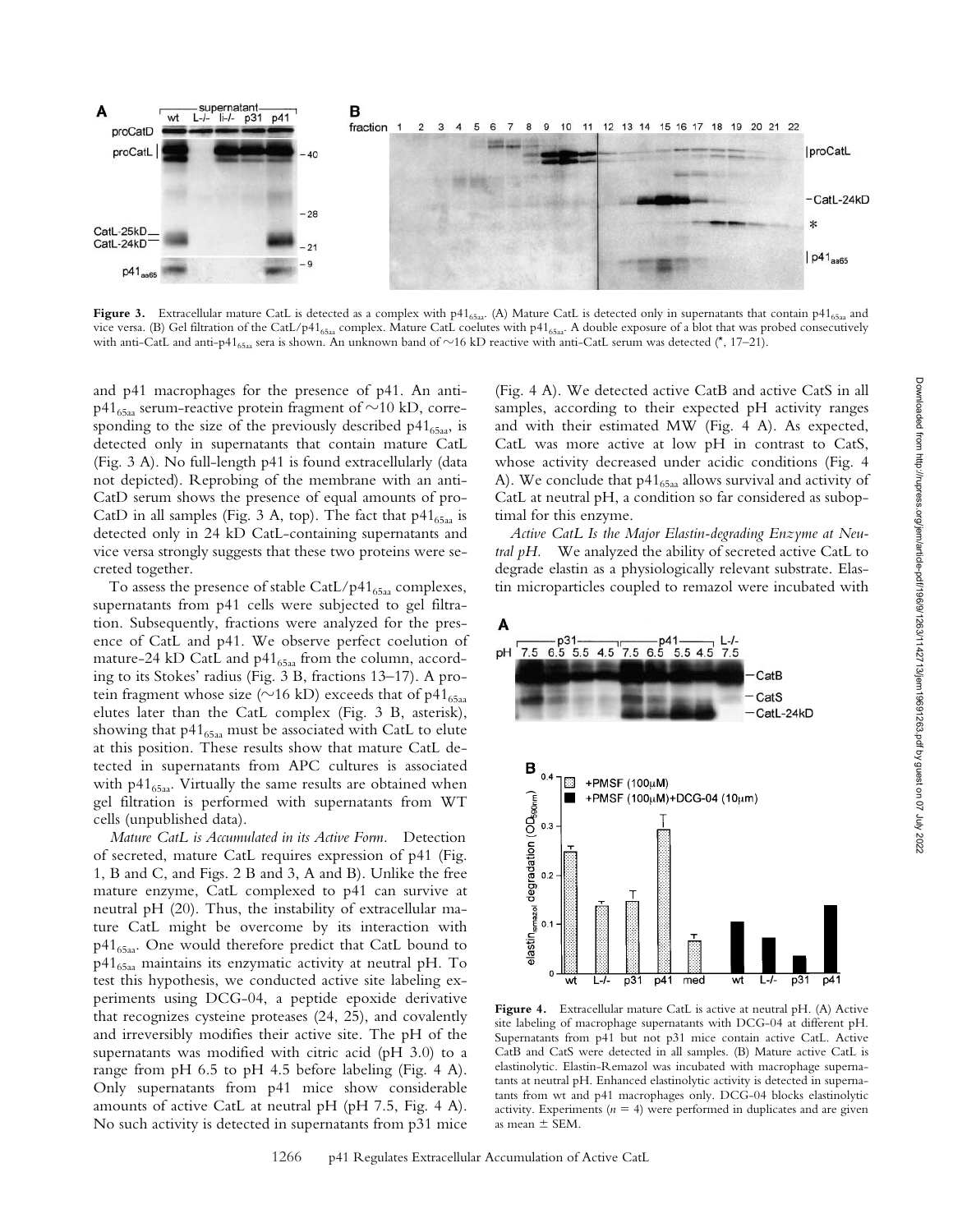macrophage supernatants at neutral pH. Degradation of this modified elastin results in release of remazol from the matrix, allowing a quantitative estimate of enzyme activity. Significant elastinolysis at neutral pH is observed only in supernatants from wt and p41 macrophages (Fig. 4 B). All experiments were performed in the presence of EDTA and PMSF which should inhibit matrix metallo- and serine proteases (amongst which is the major elastase, CatG), and therefore allows an assessment of the contribution of cysteine proteases to elastin degradation. Inclusion of DCG-04 in the experiment decreases elastinolytic activity significantly (Fig. 4 B), showing that we indeed measure the activity of a cysteine protease. Significantly lower elastinolytic activity of  $CatL^{-/-}$  samples implies that neither matrix metalloproteases nor CatB and CatS, despite their elastindestructive potential, contribute significantly in this assay (Fig. 4 B). This stresses the notion that CatL is a major active cysteine protease capable of degrading elastin in our experimental setting. Auto-activation of proCatL and conversion to the mature active enzyme could be expected over the 8-h interval of the assay. However, the moderate levels of elastinolytic activity observed in p31 samples indicate that this mechanism is of lesser importance, if it occurs at all. In summary, our data show that the CatL/p41 $_{65a}$ complex is a potentially active, complexed version of the enzyme that can process physiologic substrates at neutral pH, i.e., under conditions otherwise unfavorable for the free mature enzyme.

# **Discussion**

The p41 splice variant of MHC class II-associated Ii contains a 65 aa segment that binds noncovalently to the active site of CatL (20). We have previously documented the in vivo significance of this CatL/p41 interaction by showing that, in bone marrow–derived APCs, the levels of active CatL are regulated by the presence of p41. The effect is specific for the mature two-chain form of CatL. In particular, the mature-24 kD form, prevalent in activated APCs, is lacking in cells that do not express p41 (13). In the present study we are able to suggest a specific function for this CatL/p41 complex. Indeed, we show that interaction of p41 with CatL selectively regulates its accumulation as a mature, active enzyme in the extracellular space of APCs. This is inherent in the ability of  $p41_{65aa}$  to stabilize the conformation of CatL at neutral pH (20), therefore allowing its survival in the extracellular milieu. Activated APCs (i.e., IFN-y-treated macrophages and LPS-activated DCs) secrete significantly more mature-24 kD CatL than resting cells, suggesting that secretion of the CatL/p41 $_{65aa}$  complex can be modulated by inflammatory stimuli. In addition, supernatants that contain CatL/p $41_{65aa}$  display increased elastinolytic activity at neutral pH, pointing to CatL as a major elastin-degrading protease produced by APCs. Together, these data suggest that by controlling release of mature CatL, the Ii, a component of the MHC class II antigen presentation pathway, can regulate degradation of the extracellular matrix in the course of inflammation.



Figure 5. Model for regulation of extracellular CatL activity by p41. (a–d) ProCatL can either be secreted or converted to mature CatL intracellularly, independent of Ii. The active, mature form CatL-24 kD is rapidly degraded when p41 is absent. (e and f) By interaction with the active site of CatL, the thyroglobulin domain of p41 protects the mature enzyme from degradation. (g and h) Protected mature CatL can then be secreted into the extracellular milieu in association with  $p41_{65aa}$ . There,  $p41_{65aa}$  bound to the active site of CatL can be displaced by a physiological substrate of the enzyme (e.g., elastin), which is subsequently hydrolyzed.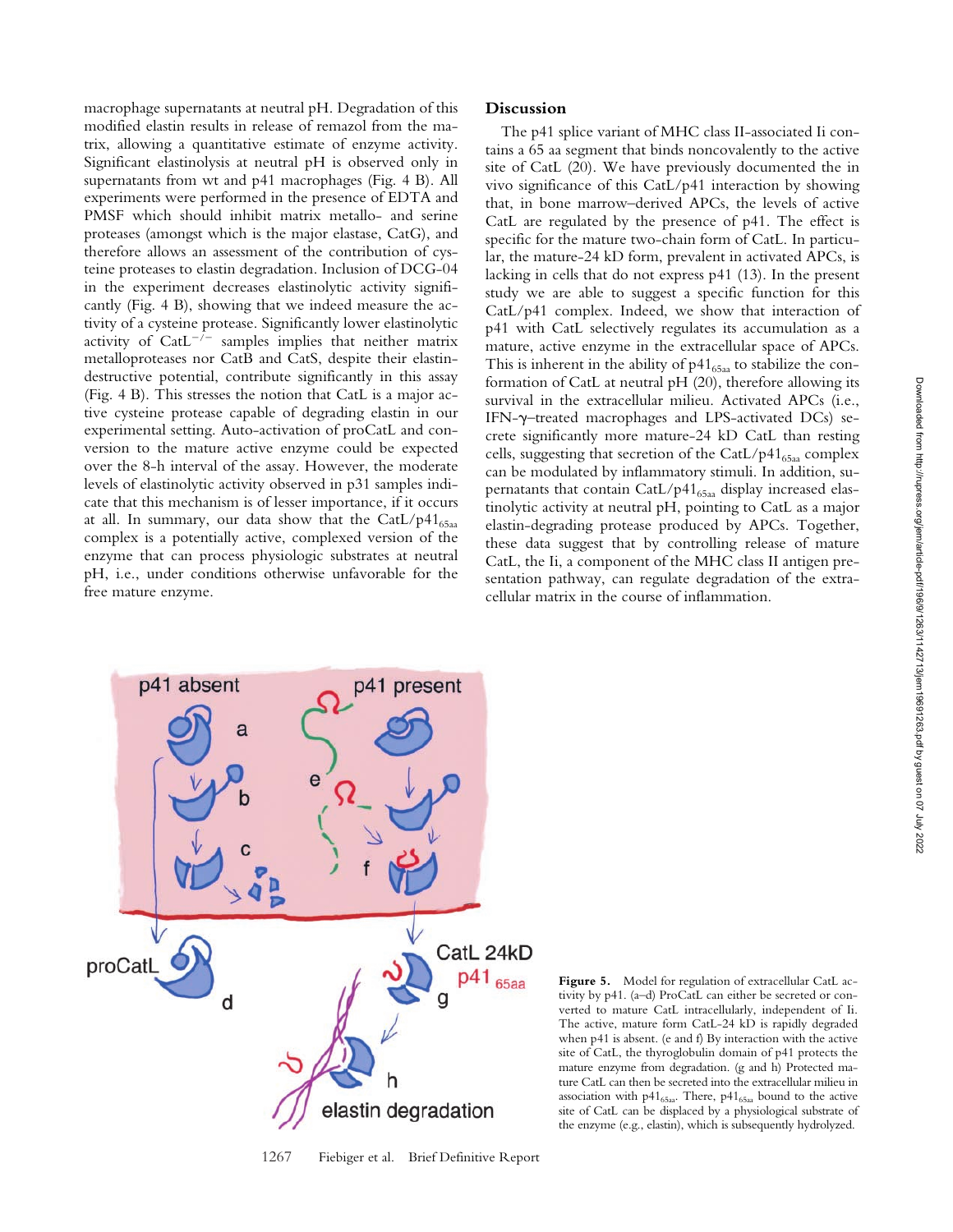$P41_{65aa}$  allows the maintenance of a pool of latent active CatL in late endosomal compartments of APCs (13). This interaction stabilizes mature CatL and protects it from destruction by hydrolases. In the absence of  $p41_{65aa}$ , the turnover of mature CatL in endosomal compartments is too fast to allow significant accumulation and subsequent secretion of the enzyme (see model; Fig. 5, a–c). This suggests that CatL binds to  $p41_{65a}$  intracellularly and that both molecules are then secreted together as a stable complex (Fig. 5 g). This is supported by the fact that 24 kD CatL is detected neither inside nor outside APCs that lack p41, and that extracellular  $p41_{65aa}$  does not accumulate in CatL-deficient cells. Once in the extracellular milieu, engagement of suitable substrates by the noncovalent CatL/p41 $_{65aa}$  complex might displace the  $p41_{65aa}$  fragment thus allowing substrate hydrolysis in a neutral pH environment (Fig. 5 h).

Our proposal for the function of  $p41_{65aa}$  in secretion of CatL is conceptually similar to the situation described for CysC and CatK (22). CatK is found in the supernatants of human macrophages in association with its endogenous inhibitor, CysC, thereby fulfilling the stability requirements for mature CatK to survive at neutral pH. However, CatK requires an acidic pH for elastinolytic activity (22). In contrast, interaction of  $p41_{65aa}$  with CatL does not only stabilize the protease, but extends the functional range of the enzyme to activity at neutral pH. Though unlikely, our experimental setting does not formally rule out the possibility that p41 $_{65aa}$  interacts with CatL through an unidentified, third protein and thereby regulates CatL activity indirectly.

The physiological relevance of CatL secretion may be viewed in the context of cell migration, angiogenesis and inflammatory response (5). Of note, extracellular activity of CatL promotes tumor cell invasion, where massive secretion of the enzyme is often connected to poor prognosis (5). Angiogenesis is seen as an invasive process that requires controlled release and activity of extracellular proteases (26). In addition, CatL can generate the potent anti-angiogenic molecule endostatin and thus modulate tumor vascularization and expansion (27). Interestingly, expression of Ii has been connected to tumor progression (28). Whether this observation is linked to an increased ability of malignant cells to secrete CatL remains to be examined.

Soluble CatL could be involved in the destruction of elastin-rich tissue during the initiation of an inflammatory response. Indeed, secreted active CatL has been shown to play a role in degrading the extracellular matrix and to enhance migration of activated human macrophages (11). Increased secretion of mature CatL/p41 $_{65aa}$  complex by activated APCs might contribute to matrix remodeling events during the inflammatory response. Macrophages can acidify their pericellular milieu to allow elastase activity in their immediate microenvironment (29). The secretion of the CatL/p41<sub>65aa</sub> complex active at neutral pH might allow more expansive destruction of elastin-rich tissue and at a greater distance. Degradation of the extracellular matrix could be important for the activated APC to migrate to lymph nodes to meet the appropriate T lymphocyte, as well as for the recruitment of effectors of inflammation,

e.g., neutrophils and eosinophils. Therefore, future studies should focus on comparing the response and behavior of APCs from p31, p41, and CatL $^{-/-}$  mice in different models of inflammation.

The authors thank Christian Hirsch for assistance with the gel filtration experiments.

The authors are recipients of fellowships from the Austrian Academy of Sciences (Max Kade Fellowship; E. Fiebiger), Boehringer Ingelheim Fonds (R. Maehr), and the Juvenile Diabetes Foundation (A.M. Lennon-Duménil). This work was supported by grants from the Juvenile Diabetes Foundation International, through the JDF Center for Islet Transplantation at Harvard Medical School, from the National Institutes of Health (AI34893, CA14051, and AI19047), from Boehringer Ingelheim, and from the Human Frontiers Science Program to H.L. Ploegh and J. Villadangos.

*Submitted: 10 May 2002 Revised: 25 September 2002 Accepted: 1 October 2002*

## **References**

- 1. Bryant, P.W., A.M. Lennon-Dumenil, E. Fiebiger, C. Lagaudriere-Gesbert, and H.L. Ploegh. 2002. Proteolysis and antigen presentation by MHC class II molecules. *Adv. Immunol.* 80:71–114.
- 2. Lennon-Dumenil, A.M., A.H. Bakker, P. Wolf-Bryant, H.L. Ploegh, and C. Lagaudriere-Gesbert. 2002. A closer look at proteolysis and MHC-class-II-restricted antigen presentation. *Curr. Opin. Immunol.* 14:15–21.
- 3. McGrath, M.E. 1999. The lysosomal cysteine proteases. *Annu. Rev. Biophys. Biomol. Struct.* 28:181–204.
- 4. Carmeliet, P., L. Moons, R. Lijnen, M. Baes, V. Lemaitre, P. Tipping, A. Drew, Y. Eeckhout, S. Shapiro, F. Lupu, and D. Collen. 1997. Urokinase-generated plasmin activates matrix metalloproteinases during aneurysm formation. *Nat. Genet.* 17:439–444.
- 5. Chapman, H.A., R.J. Riese, and G.P. Shi. 1997. Emerging roles for cysteine proteases in human biology. *Annu. Rev. Physiol.* 59:63–88.
- 6. Erickson, A.H. 1989. Biosynthesis of lysosomal endopeptidases. *J. Cell. Biochem.* 40:31–41.
- 7. Villadangos, J.A., and H.L. Ploegh. 2000. Proteolysis in MHC class II antigen presentation: who's in charge? *Immunity.* 12:233–239.
- 8. Chapman, H.A. 1998. Endosomal proteolysis and MHC class II function. *Curr. Opin. Immunol.* 10:93–102.
- 9. Bromme, D., A. Steinert, S. Friebe, S. Fittkau, B. Wiederanders, and H. Kirschke. 1989. The specificity of bovine spleen cathepsin S. A comparison with rat liver cathepsins L and B. *Biochem. J.* 264:475–481.
- 10. Shi, G.P., J.S. Munger, J.P. Meara, D.H. Rich, and H.A. Chapman. 1992. Molecular cloning and expression of human alveolar macrophage cathepsin S, an elastinolytic cysteine protease. *J. Biol. Chem.* 267:7258–7262.
- 11. Reddy, V.Y., Q.Y. Zhang, and S.J. Weiss. 1995. Pericellular mobilization of the tissue-destructive cysteine proteinases, cathepsins B, L, and S, by human monocyte-derived macrophages. *Proc. Natl. Acad. Sci. USA.* 92:3849–3853.
- 12. Coulombe, R., P. Grochulski, J. Sivaraman, R. Menard, J.S. Mort, and M. Cygler. 1996. Structure of human procathep-